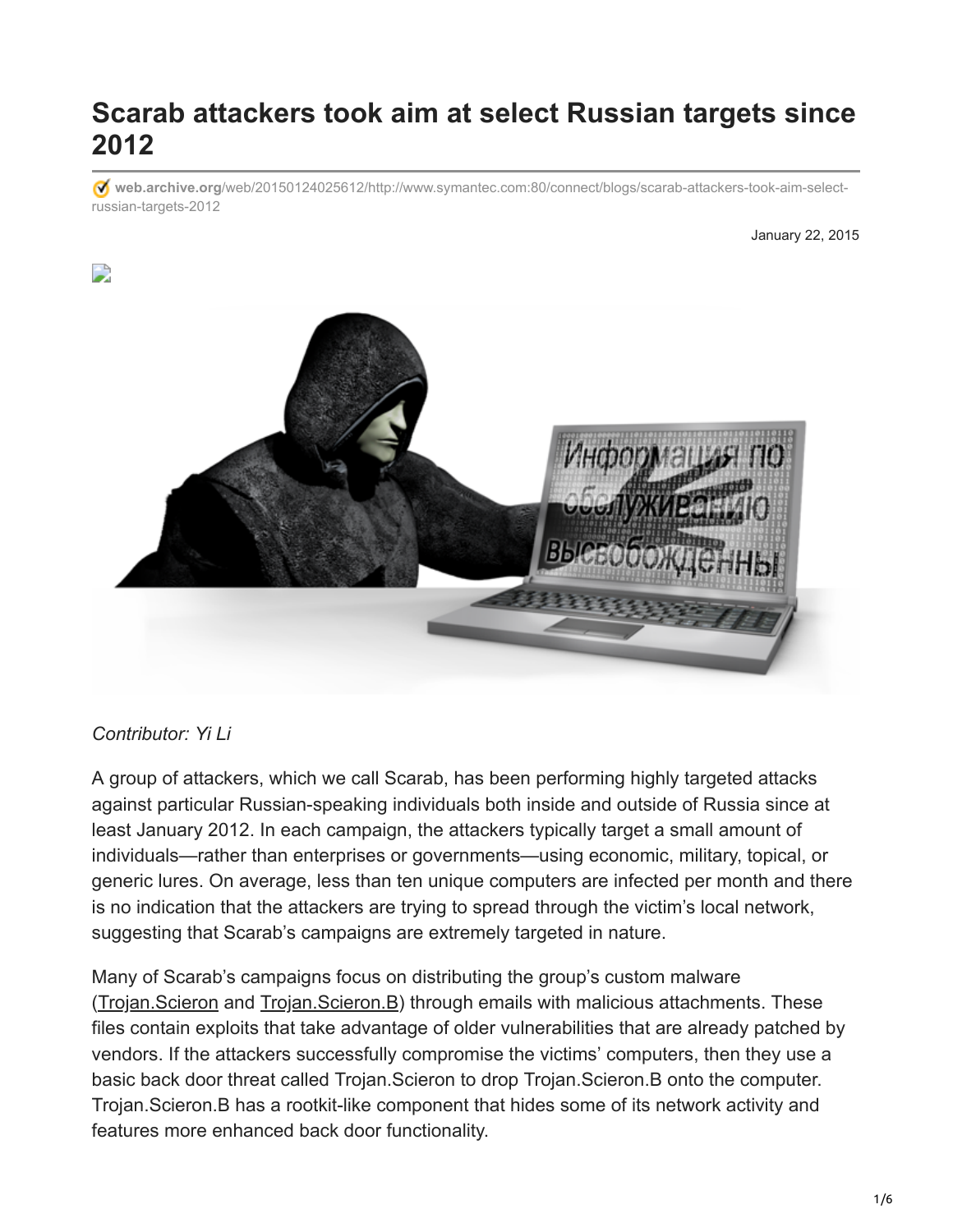## **Who are the Scarab attackers?**

Based on our research, the Scarab attackers are a technically capable group, judging on how they have custom-developed several malicious tools for these campaigns. However, they are not highly skilled or well resourced, as they rely on older exploits and executables stored in compressed archives to distribute their threats.

There are some indications (based on language resources) that the attackers are familiar with Chinese-language characters, and they seem to mostly target Russian speakers located in Russia and other regions around the world.



*Figure 1. Scarab victims based on Symantec telemetry*

The group conducts command-and-control (C&C) operations almost exclusively through the use of dynamic domain name system (DNS) domains. The C&C servers are usually hosted in South Korea; however, there have been instances where servers were located in other countries.

For the majority of 2012, there was not much information about Scarab's victims. However from October 2012, a number of emails used by Scarab were blocked by Symantec .Cloud. All of the emails were sent from @yandex.ru email addresses.

## **Early attacks**

On October 29, 2012, an email with the Russian-language subject "Экспериментальное определение эффективно" was sent to two individuals working for a large retail organization. Translated to English, the email's subject is "Experimental definition is effective."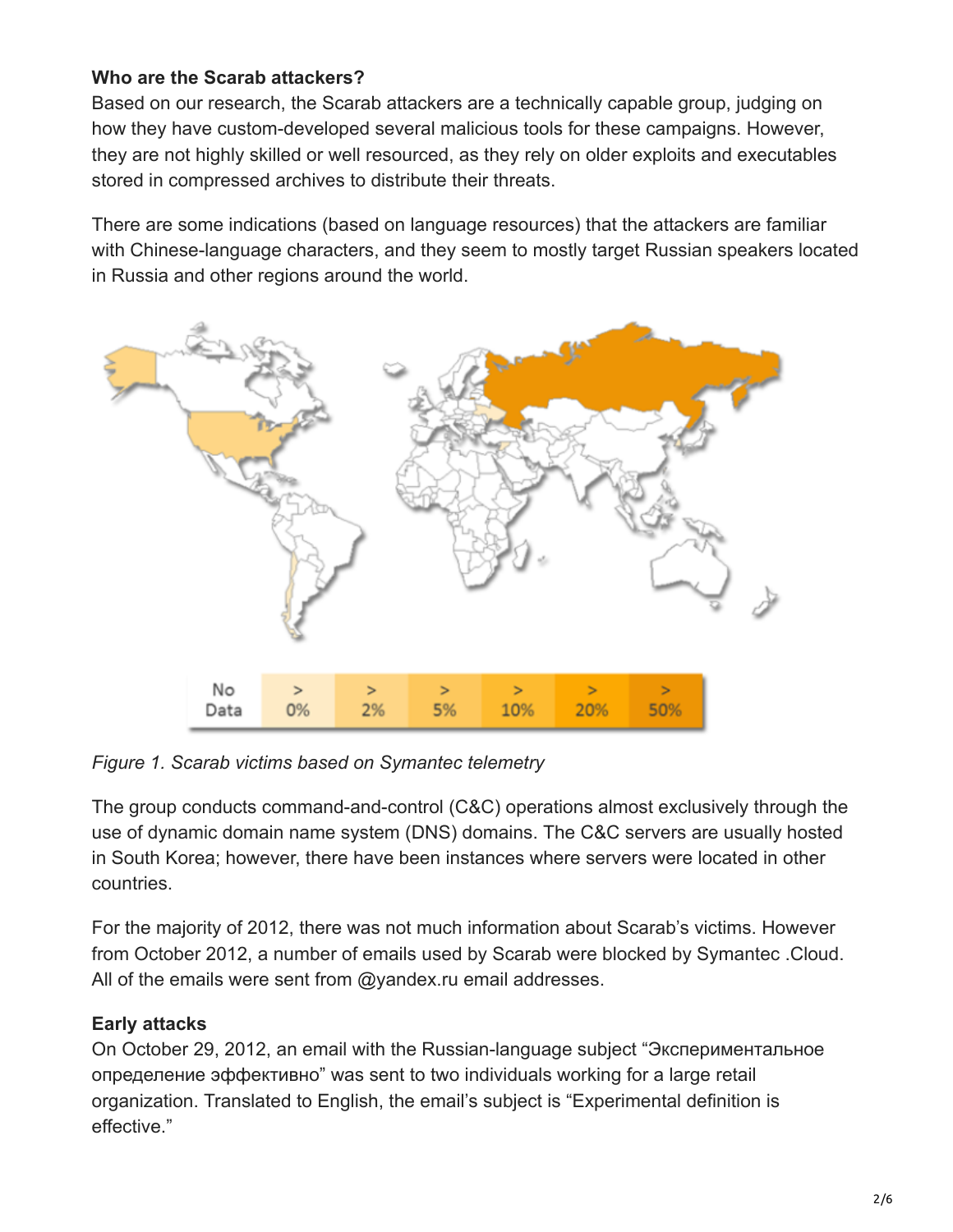These emails contained Microsoft Word attachments that triggered an exploit taking [advantage of the Microsoft Windows Common Controls ActiveX Control Remote Code](https://web.archive.org/web/20150124025612/http://www.securityfocus.com/bid/52911) Execution Vulnerability (CVE-2012-0158). Once triggered, the exploit dropped a copy of Trojan.Scieron onto the victim's computer. The attackers continued to intermittently send emails with .doc malware droppers until August 2013.

On January 22, 2013, the Scarab attackers sent an email with the English-language subject "Joint Call For Papers - Conferences / Journal Special Issues, January 2013" to two individuals. The attackers sent the message to email accounts associated with an Australianfunded academic research project that had concluded in 2010. It is possible that the researchers were continuing to use the email accounts for unrelated topics and this was why the attackers chose to target them. Seven days later, another email was sent to the same two individuals, this time with a Russian-language subject of "Информация по обслуживанию высвобожденны," which translates to "Service-related information are released" (sic).

#### **G20 summit focus**

From this point on, at least until January of 2014, the attackers moved to finance-related lures and targets. In April, the attackers sent an email with the subject "G20 receives clean bill of health at Boao" to a European government target.

In August, they sent another email to six people working for an international economic organization. This email had the Russian language subject of "G20 на 2013 г" which translates to "G20 for 2013."

In August, a final G20-related email was sent to two individuals working in the Economic Ministry of a European government. That email had the English-language subject "About G20 details."

### **Russian news lures**

There were no further emails discovered and no active infections detected until January 2014, when Scarab's activity resumed and continued up to now. From that month on, the attackers have been using ".scr" files to drop Trojan.Scieron. The titles of these .scr files are usually in Russian, and are a hint as to the nature of the targets. It's very likely that the .scr files are being delivered by email; however, this has not been confirmed. It is also likely and again, unconfirmed that the .scr files are embedded in .rar files.

One example of the group's malicious .scr file names is "Россия к 2016 году проведет испытания газовых турбин для военных кораблей." This translates to "Russian Federation to 2016 will test gas turbines for warships." The title comes from an article, published in June 2014, on a Russian media website.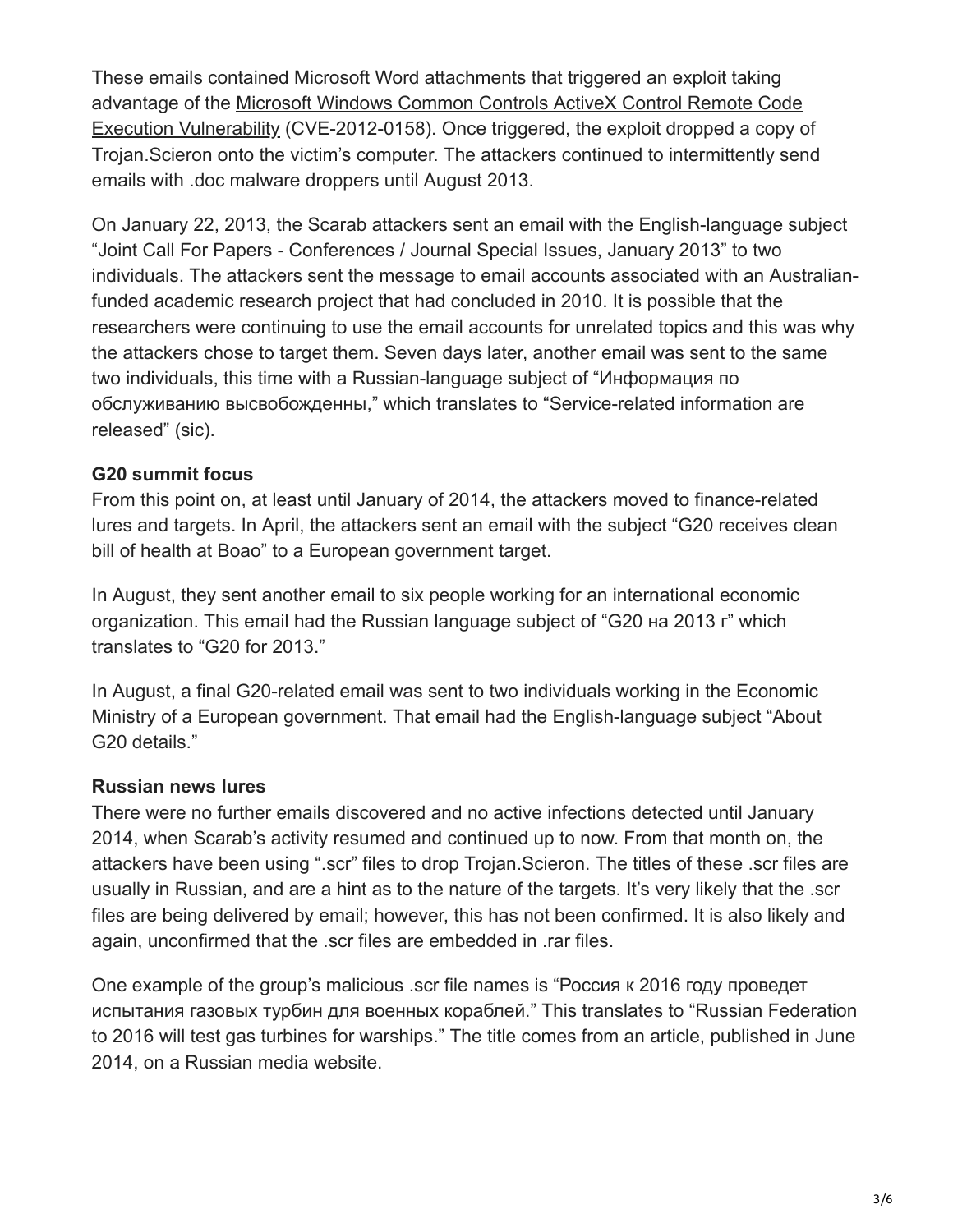# РФ к 2016 г проведет испытания газовых турбин для военных кораблей

12:53 20.06.2014 (обновлено: 13:01 20.06.2014) @ 4179 69

По словам главы Объединенной судостроительной корпорации Алексея Рахманова, есть понимание, что к концу 2016 года первые газотурбинные агрегаты российского производства уже будут испытаны и готовы к реализации на самих проектах.



*Figure 2. The attackers used the titles of news articles from a Russian media site for their malicious files' names*

Another more recent file name was "план работы на июнь 2014 года.doc.scr" which translates to the quite generic "work plan for June 2014 year.doc.src."

Looking at the total number of infections per country in Figure 1 based on Symantec telemetry, it's clear that Russia, or at least Russian speakers, are the primary targets of the Scarab attackers, although non-Russian speakers have been targeted as well.

#### **Scarab's malware**

In all of these campaigns, the attackers have attempted to compromise victims' computers with a variant of Trojan.Scieron. This is a basic back door threat that is used to download additional malware onto the target's computer.

The main payload of Trojan.Scieron is within a DLL file. This file is dropped either from a Trojanized Microsoft Word document or from other PE files.

Once the Trojan compromises the victim's computer, it is able to perform the following actions:

Gather system information, such as the computer name, host name, operating system version, and drive type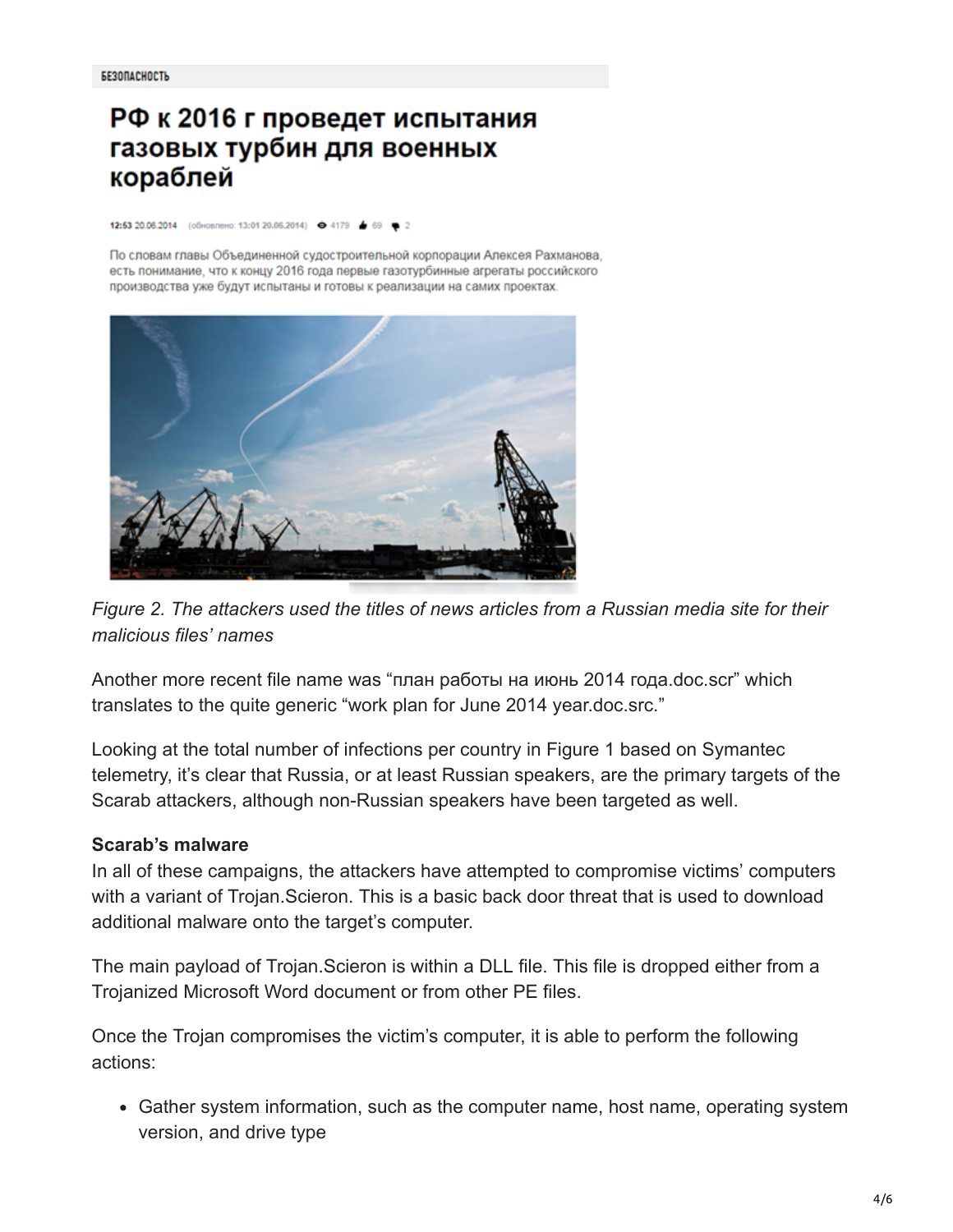- Download additional files
- Execute files
- Retrieve specific files from the victim's computer
- List directories
- Delete files
- Move files to other folders

In most of the investigated incidents, Trojan.Scieron has been used to download an enhanced version of itself, which Symantec detects as Trojan.Scieron.B. This threat includes a basic 'rootkit-like' tool which hides some of its network activity.

Trojan.Scieron.B's file names seen to date are usually seclog32.dll (back door) and hidsvc.dat (rootkit). The back door's functionality includes the following features:

- Create, list, and terminate processes
- Read, set, and delete registry entries
- Read, write, list, and delete files and directories
- Gather cached URLs
- Launch remote shell
- Gather recent active files
- Retrieve details from its configuration file

Trojan.Scieron.B's 'rootkit' functionality allows it to hide a Transmission Control Protocol (TCP) port in communications.

### **Symantec and Norton protection**

The Scarab attackers have been consistently targeting a select number of victims with custom malware over the last few years. While the group uses older exploits, their campaigns seem to have had some success, judging on how they have continued to operate similar campaigns over the years. The attackers' focus on Russian speakers shows that they have specific targets in mind and they continue to adjust the subject of their email campaigns to successfully compromise their victims.

Symantec .Cloud blocks emails that come from the Scarab attackers. Symantec and Norton products also offer the following detections against Scarab's custom malware:

- [Trojan.Scieron](https://web.archive.org/web/20150124025612/http://www.symantec.com/security_response/writeup.jsp?docid=2014-072320-5920-99)
- [Trojan.Scieron.B](https://web.archive.org/web/20150124025612/http://www.symantec.com/security_response/writeup.jsp?docid=2014-081114-0917-99)

In general, you should adhere to the following best practices to prevent Scarab's attacks from compromising your computer:

- Exercise caution when receiving unsolicited, unexpected, or suspicious emails.
- Avoid clicking on links in unsolicited, unexpected, or suspicious emails.
- Avoid opening attachments in unsolicited, unexpected, or suspicious emails.